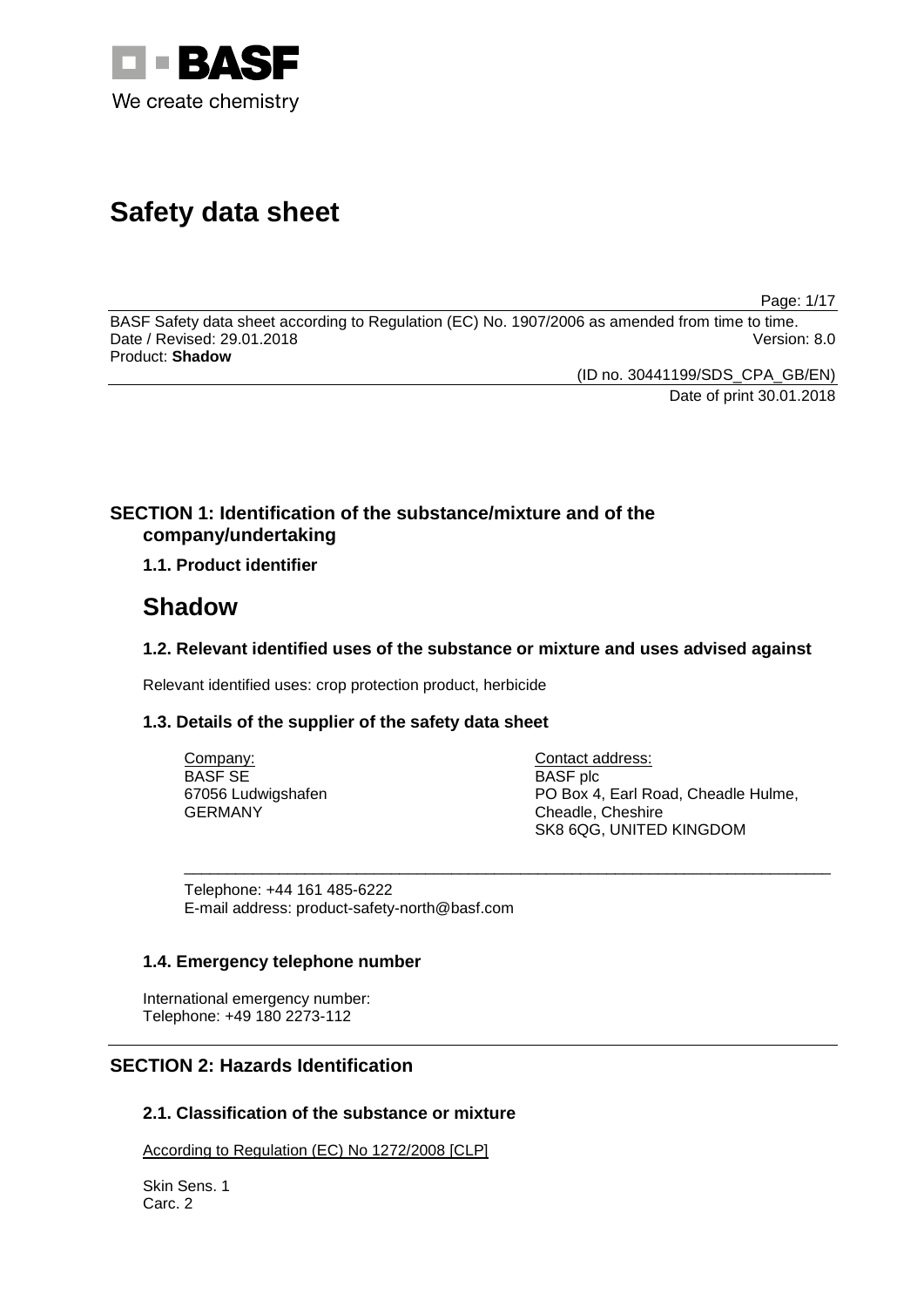Page: 2/17

BASF Safety data sheet according to Regulation (EC) No. 1907/2006 as amended from time to time. Date / Revised: 29.01.2018 Version: 8.0 Product: **Shadow**

(ID no. 30441199/SDS\_CPA\_GB/EN)

Date of print 30.01.2018

Aquatic Acute 1 Aquatic Chronic 1

H317, H351, H400, H410, EUH401

For the classifications not written out in full in this section the full text can be found in section 16.

### **2.2. Label elements**

Globally Harmonized System (GHS) in accordance with UK regulations.



Signal Word: Warning

| <b>Hazard Statement:</b>                      |                                                                                              |
|-----------------------------------------------|----------------------------------------------------------------------------------------------|
| H317                                          | May cause an allergic skin reaction.                                                         |
| H351                                          | Suspected of causing cancer.                                                                 |
| H400                                          | Very toxic to aquatic life.                                                                  |
| H410                                          | Very toxic to aquatic life with long lasting effects.                                        |
| EUH401                                        | To avoid risks to human health and the environment, comply with the<br>instructions for use. |
| <b>Precautionary Statement:</b>               |                                                                                              |
| P101                                          | If medical advice is needed, have product container or label at hand.                        |
| P102                                          | Keep out of reach of children.                                                               |
| P103                                          | Read label before use.                                                                       |
| <b>Precautionary Statements (Prevention):</b> |                                                                                              |
| P202                                          | Do not handle until all safety precautions have been read and<br>understood.                 |
| P261                                          | Avoid breathing vapours.                                                                     |
| P272                                          | Contaminated work clothing should not be allowed out of the workplace.                       |
| P280                                          | Wear protective gloves/clothing/eye protection.                                              |
| Precautionary Statements (Response):          |                                                                                              |
| P303 + P352                                   | IF ON SKIN (or hair): Wash with plenty of soap and water.                                    |
| P308 + P311                                   | IF exposed or concerned: Call a POISON CENTER or doctor/physician.                           |
| P333 + P311                                   | If skin irritation or rash occurs: Call a POISON CENTER or<br>doctor/physician.              |
| P362 + P364                                   | Take off contaminated clothing and wash it before reuse.                                     |
| P391                                          | Collect spillage.                                                                            |

Precautionary Statements (Storage):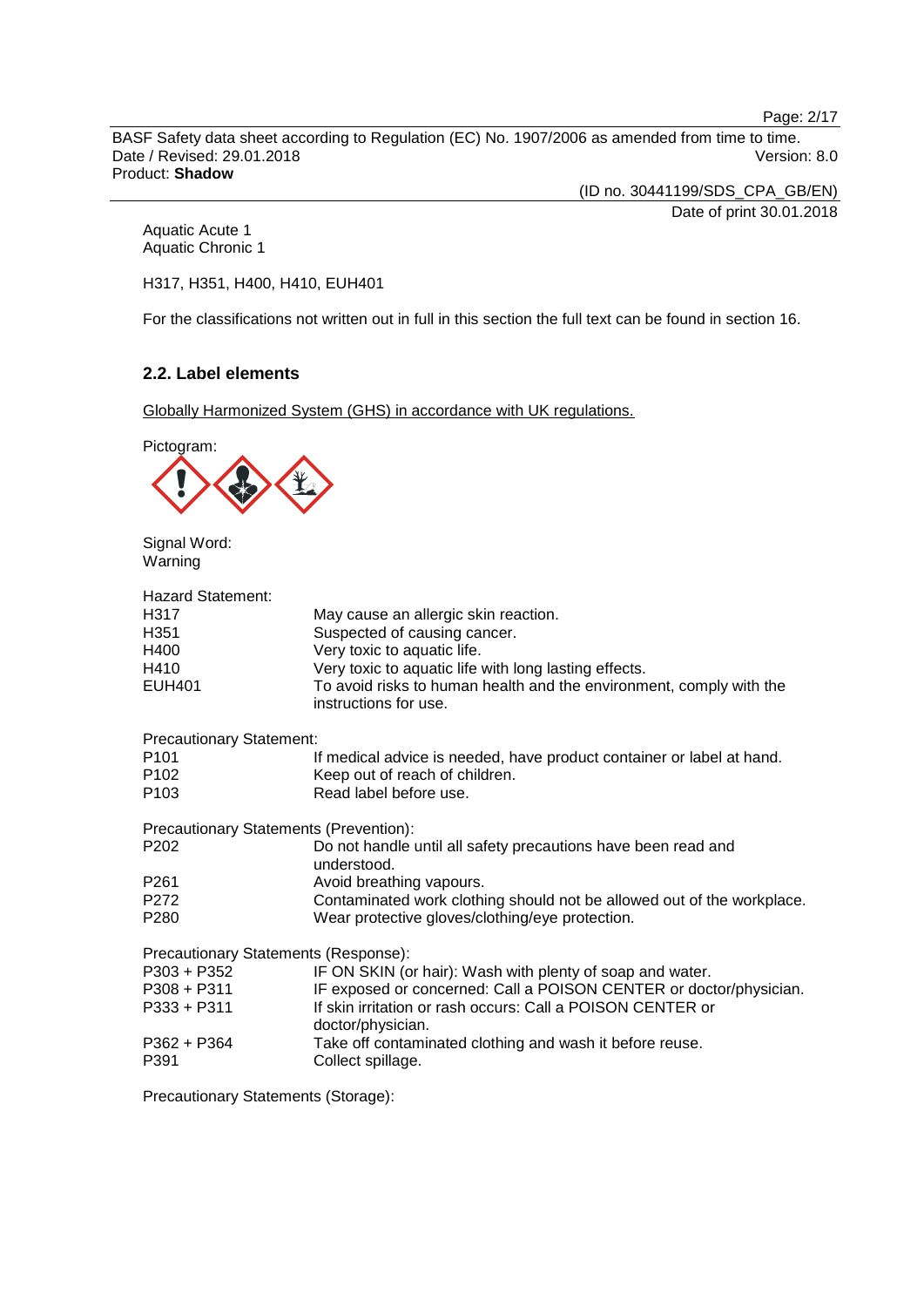Page: 3/17

BASF Safety data sheet according to Regulation (EC) No. 1907/2006 as amended from time to time. Date / Revised: 29.01.2018 Version: 8.0 Product: **Shadow**

(ID no. 30441199/SDS\_CPA\_GB/EN)

Date of print 30.01.2018

P405 Store locked up.

Precautionary Statements (Disposal):

Dispose of contents/container to a licensed hazardous-waste disposal contractor or collection site except for empty clean containers which can be disposed of as non-hazardous waste.

According to Regulation (EC) No 1272/2008 [CLP]

Hazard determining component(s) for labelling: (S)-dimethenamid, Metazachlor (ISO); 2-chloro-N- (2,6-dimethylphenyl)- N-(1H-pyrazol-1- ylmethyl)acetamide

### **2.3. Other hazards**

According to Regulation (EC) No 1272/2008 [CLP]

See section 12 - Results of PBT and vPvB assessment.

If applicable information is provided in this section on other hazards which do not result in classification but which may contribute to the overall hazards of the substance or mixture.

### **SECTION 3: Composition/Information on Ingredients**

#### **3.1. Substances**

Not applicable

### **3.2. Mixtures**

#### Chemical nature

crop protection product, Suspo-emulsion (SE), herbicide

Hazardous ingredients (GHS) according to Regulation (EC) No. 1272/2008

Metazachlor (ISO); 2-chloro-N-(2,6-dimethylphenyl)- N-(1H-pyrazol-1- ylmethyl)acetamide Content (W/W): 17.5 % CAS Number: 67129-08-2 EC-Number: 266-583-0 Skin Sens. 1B Carc. 2 Aquatic Acute 1 Aquatic Chronic 1

M-factor acute: 100 M-factor chronic: 100 H317, H351, H400, H410

dimethenamid-P (ISO); (S)-2-chloro-N-(2,4-dimethyl-3-thienyl)-N-(2-methoxy-1 methylethyl)acetamide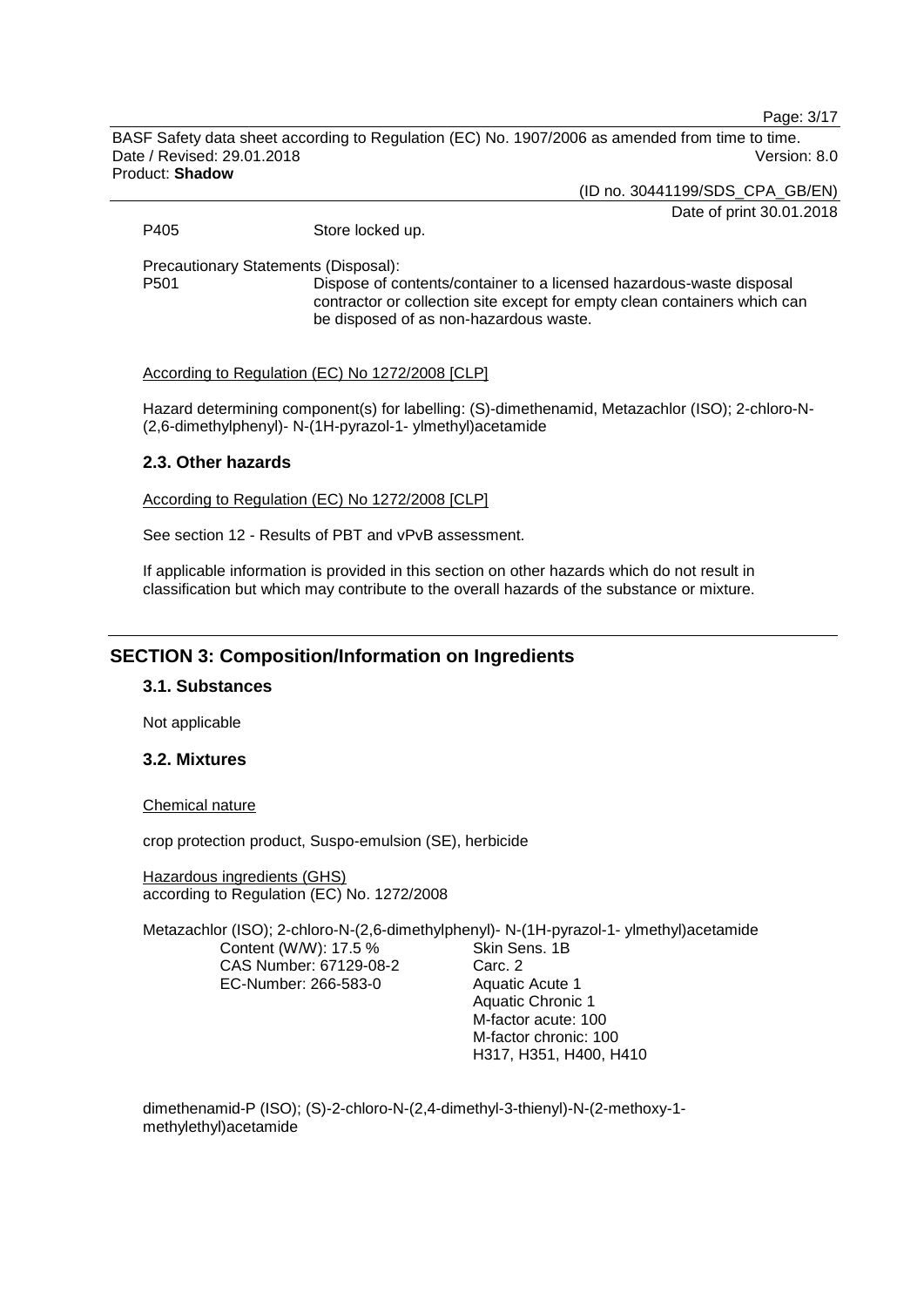Page: 4/17

BASF Safety data sheet according to Regulation (EC) No. 1907/2006 as amended from time to time. Date / Revised: 29.01.2018 **Version: 8.0** Product: **Shadow**

|                                   |                                                                                                                                                                           |                                                                                                                                                            | (ID no. 30441199/SDS_CPA_GB/EN) |
|-----------------------------------|---------------------------------------------------------------------------------------------------------------------------------------------------------------------------|------------------------------------------------------------------------------------------------------------------------------------------------------------|---------------------------------|
|                                   | Content (W/W): 17.5 %<br>CAS Number: 163515-14-8                                                                                                                          | Acute Tox. 4 (oral)<br>Skin Sens. 1<br>Aquatic Acute 1<br><b>Aquatic Chronic 1</b><br>M-factor acute: 10<br>M-factor chronic: 10<br>H302, H317, H400, H410 | Date of print 30.01.2018        |
| 0000015252-80                     | quinmerac (ISO); 7-chloro-3-methylquinoline-8-cacboxylic acid<br>Content (W/W): 8.8 %<br>CAS Number: 90717-03-6<br>EC-Number: 402-790-6<br>REACH registration number: 01- | <b>Aquatic Chronic 3</b><br>H412                                                                                                                           |                                 |
|                                   | Benzenesulfonic acid, hydroxy-, polymer with formaldehyde, phenol and urea, sodium salt<br>Content (W/W): $<$ 5 %<br>CAS Number: 102980-04-1                              | Eye Dam./Irrit. 2<br><b>Aquatic Chronic 3</b><br>H319, H412                                                                                                |                                 |
| Alcohols, C12-15, ethoxylated     | Content (W/W): $<$ 5 %<br>CAS Number: 68131-39-5                                                                                                                          | Acute Tox. 4 (oral)<br>Eye Dam./Irrit. 1<br>Aquatic Acute 1<br>H318, H302, H400                                                                            |                                 |
| Propane-1,2-diol<br>2119456809-23 | Content (W/W): $<$ 10 %<br>CAS Number: 57-55-6<br>EC-Number: 200-338-0<br>REACH registration number: 01-                                                                  |                                                                                                                                                            |                                 |
| polyethylene glycol               | Content (W/W): $<$ 5 %<br>CAS Number: 25322-68-3                                                                                                                          |                                                                                                                                                            |                                 |

For the classifications not written out in full in this section, including the hazard classes and the hazard statements, the full text is listed in section 16.

# **SECTION 4: First-Aid Measures**

**4.1. Description of first aid measures**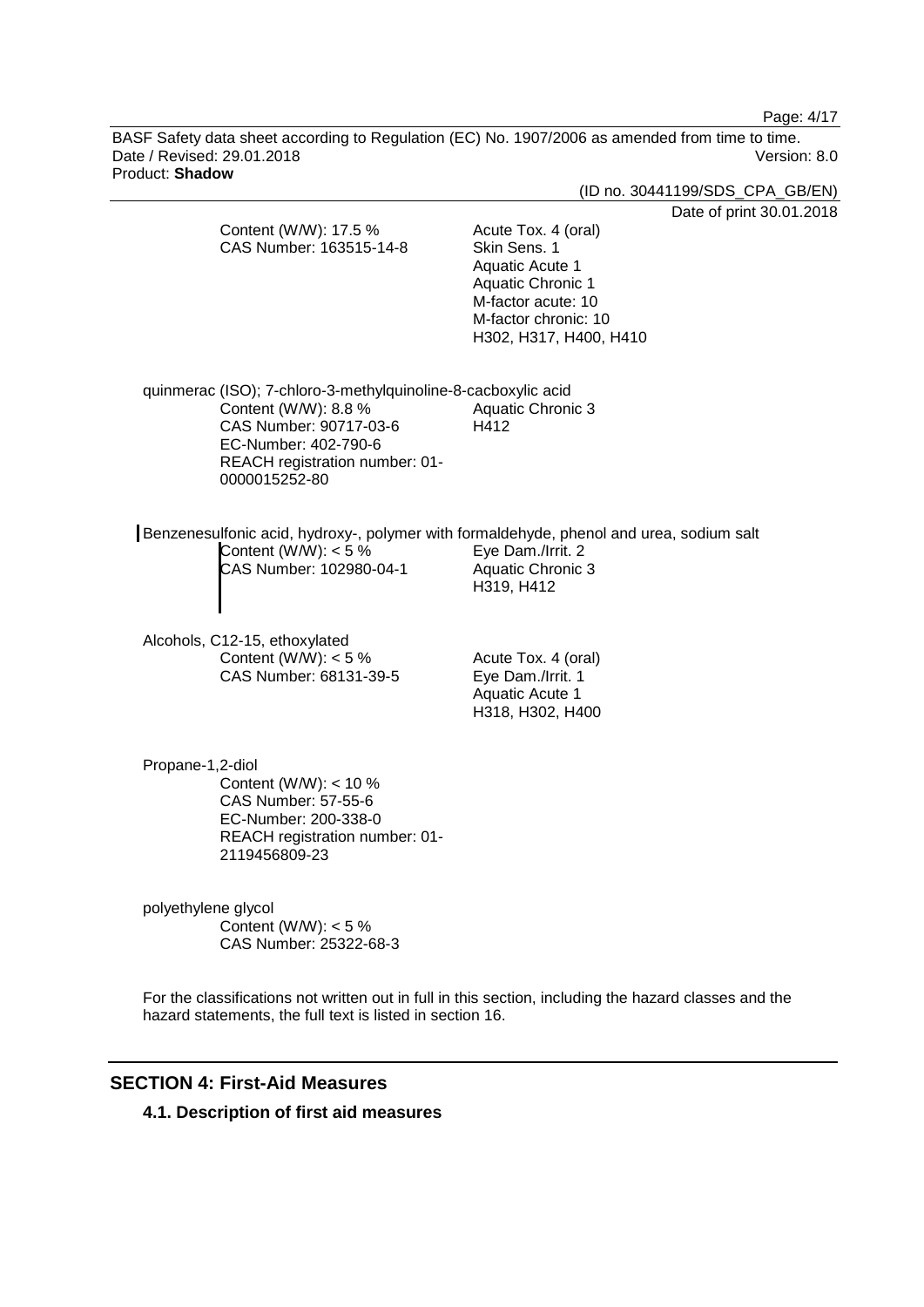Page: 5/17

BASF Safety data sheet according to Regulation (EC) No. 1907/2006 as amended from time to time. Date / Revised: 29.01.2018 Version: 8.0 Product: **Shadow**

(ID no. 30441199/SDS\_CPA\_GB/EN)

Date of print 30.01.2018

Show container, label and/or safety data sheet to physician.

Remove contaminated clothing.

If inhaled: Keep patient calm, remove to fresh air, seek medical attention.

On skin contact: Wash thoroughly with soap and water.

On contact with eyes: Wash affected eyes for at least 15 minutes under running water with eyelids held open.

On ingestion: Immediately rinse mouth and then drink 200-300 ml of water, seek medical attention.

#### **4.2. Most important symptoms and effects, both acute and delayed**

Symptoms: The most important known symptoms and effects are described in the labelling (see section 2) and/or in section 11., Further important symptoms and effects are so far not known.

#### **4.3. Indication of any immediate medical attention and special treatment needed**

Treatment: Treat according to symptoms (decontamination, vital functions), no known specific antidote.

### **SECTION 5: Fire-Fighting Measures**

### **5.1. Extinguishing media**

Suitable extinguishing media: water spray, carbon dioxide, foam, dry powder

#### **5.2. Special hazards arising from the substance or mixture**

carbon monoxide, Carbon dioxide, hydrogen chloride, nitrogen oxides, sulfur oxides, organochloric compounds

The substances/groups of substances mentioned can be released in case of fire.

### **5.3. Advice for fire-fighters**

Special protective equipment: Wear self-contained breathing apparatus and chemical-protective clothing.

Further information:

Collect contaminated extinguishing water separately, do not allow to reach sewage or effluent systems. Dispose of fire debris and contaminated extinguishing water in accordance with official regulations. In case of fire and/or explosion do not breathe fumes. Keep containers cool by spraying with water if exposed to fire.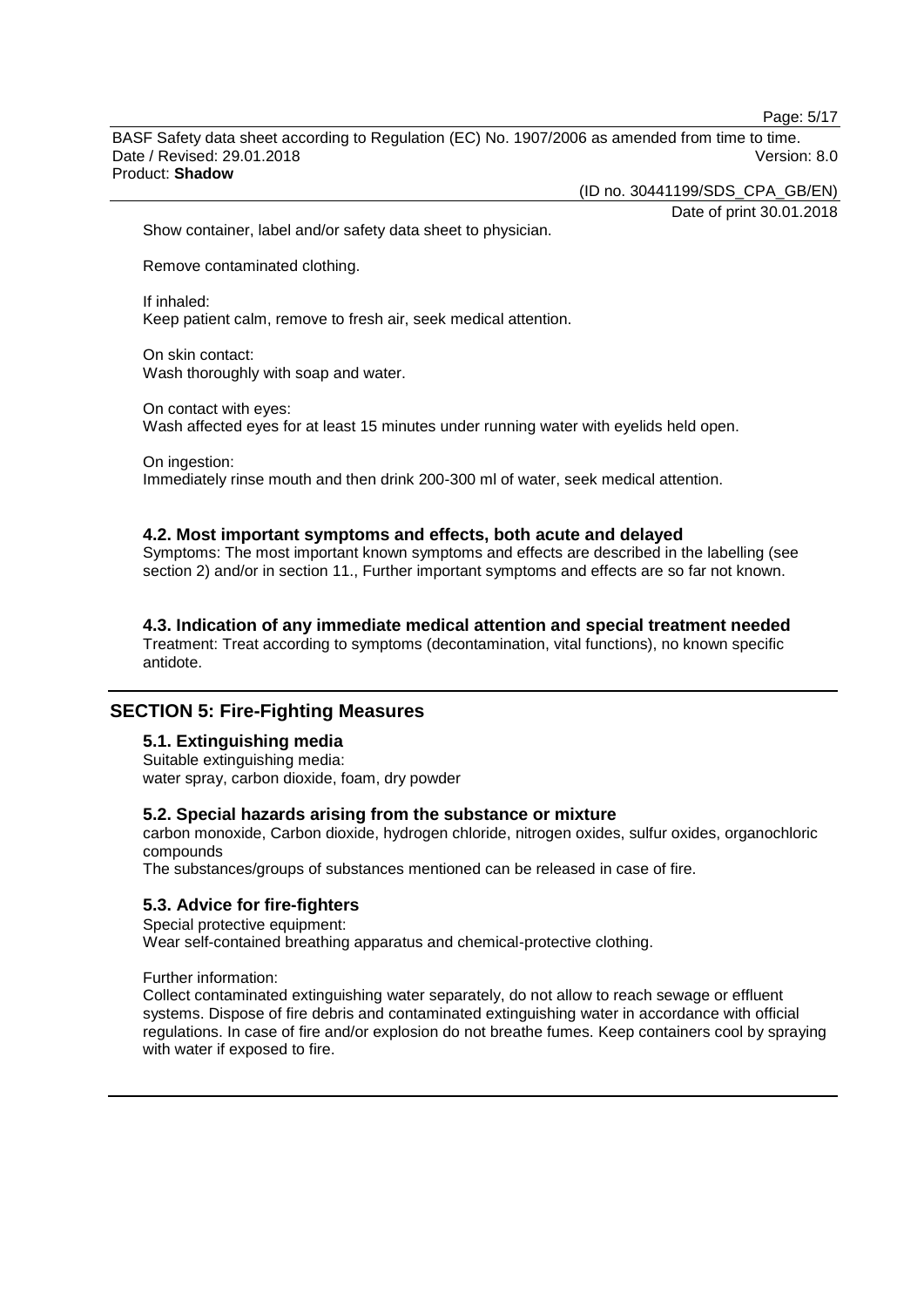Page: 6/17

BASF Safety data sheet according to Regulation (EC) No. 1907/2006 as amended from time to time. Date / Revised: 29.01.2018 Version: 8.0 Product: **Shadow**

(ID no. 30441199/SDS\_CPA\_GB/EN)

Date of print 30.01.2018

### **SECTION 6: Accidental Release Measures**

### **6.1. Personal precautions, protective equipment and emergency procedures**

Do not breathe vapour/spray. Use personal protective clothing. Avoid contact with the skin, eyes and clothing.

### **6.2. Environmental precautions**

Do not discharge into drains/surface waters/groundwater. Do not discharge into the subsoil/soil.

Do not allow contamination of public drains or surface or ground waters. Inform local water plc if spillage enters drains and the Environment Agency (England & Wales), the Scottish Environmental Protection Agency (Scotland), or the Environment and Heritage Service (Northern Ireland) if it enters surface or ground waters. Keep people and animals away.

### **6.3. Methods and material for containment and cleaning up**

For small amounts: Pick up with suitable absorbent material (e.g. sand, sawdust, general-purpose binder, kieselguhr).

For large amounts: Dike spillage. Pump off product.

Dispose of absorbed material in accordance with regulations. Collect waste in suitable containers, which can be labeled and sealed. Clean contaminated floors and objects thoroughly with water and detergents, observing environmental regulations. Wear suitable protective equipment.

### **6.4. Reference to other sections**

Information regarding exposure controls/personal protection and disposal considerations can be found in section 8 and 13.

### **SECTION 7: Handling and Storage**

### **7.1. Precautions for safe handling**

No special measures necessary if stored and handled correctly. Ensure thorough ventilation of stores and work areas. When using do not eat, drink or smoke. Hands and/or face should be washed before breaks and at the end of the shift.

Protection against fire and explosion:

No special precautions necessary. The substance/product is non-combustible. Product is not explosive.

### **7.2. Conditions for safe storage, including any incompatibilities**

Segregate from foods and animal feeds. Further information on storage conditions: Keep away from heat. Protect from direct sunlight.

### **7.3. Specific end use(s)**

For the relevant identified use(s) listed in Section 1 the advice mentioned in this section 7 is to be observed.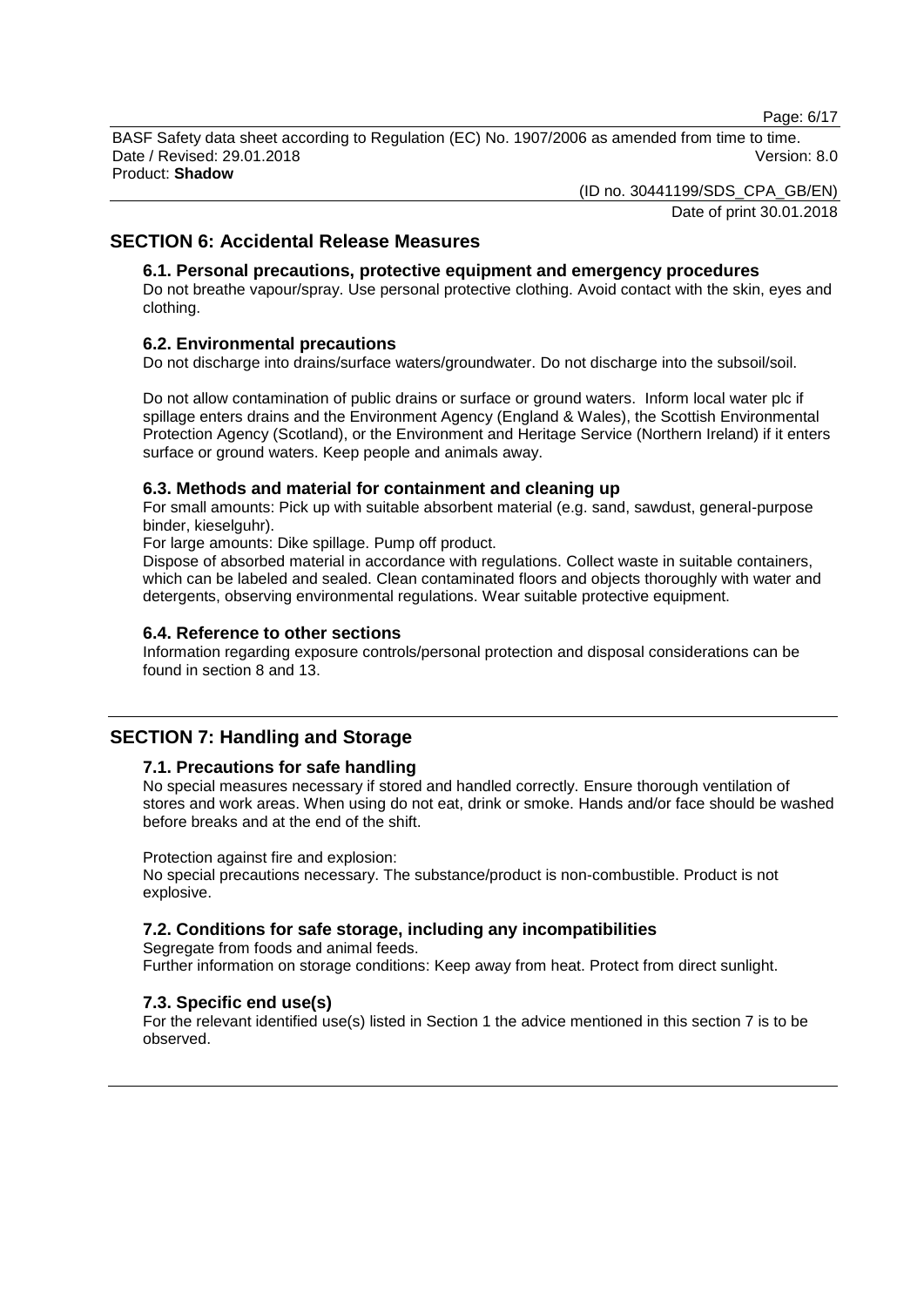Page: 7/17

BASF Safety data sheet according to Regulation (EC) No. 1907/2006 as amended from time to time. Date / Revised: 29.01.2018 Version: 8.0 Product: **Shadow**

(ID no. 30441199/SDS\_CPA\_GB/EN)

Date of print 30.01.2018

### **SECTION 8: Exposure Controls/Personal Protection**

### **8.1. Control parameters**

Components with occupational exposure limits

57-55-6: Propane-1,2-diol

TWA value 474 mg/m3 ; 150 ppm (WEL/EH 40 (UK)), Total vapour and particulates TWA value 10 mg/m3 (WEL/EH 40 (UK)), Particulate

Refer to the current edition of HSE Guidance Note EH40 Occupational Exposure Limits (United Kingdom). For normal use and handling refer to the product label/leaflet.

### **8.2. Exposure controls**

### Personal protective equipment

Respiratory protection:

Suitable respiratory protection for higher concentrations or long-term effect: Combination filter for gases/vapours of organic, inorganic, acid inorganic and alkaline compounds (e.g. EN 14387 Type ABEK).

Hand protection:

Suitable chemical resistant safety gloves (EN 374) also with prolonged, direct contact (Recommended: Protective index 6, corresponding > 480 minutes of permeation time according to EN 374): E.g. nitrile rubber (0.4 mm), chloroprene rubber (0.5 mm), butyl rubber (0.7 mm) etc.

Eye protection:

Safety glasses with side-shields (frame goggles) (e.g. EN 166)

Body protection:

Body protection must be chosen depending on activity and possible exposure, e.g. apron, protecting boots, chemical-protection suit (according to EN 14605 in case of splashes or EN ISO 13982 in case of dust).

General safety and hygiene measures

The statements on personal protective equipment in the instructions for use apply when handling crop-protection agents in final-consumer packing. Wearing of closed work clothing is recommended. Store work clothing separately. Keep away from food, drink and animal feeding stuffs.

# **SECTION 9: Physical and Chemical Properties**

### **9.1. Information on basic physical and chemical properties**

| Form:   | liquid        |
|---------|---------------|
| Colour: | white to pink |
| Odour:  | fruity        |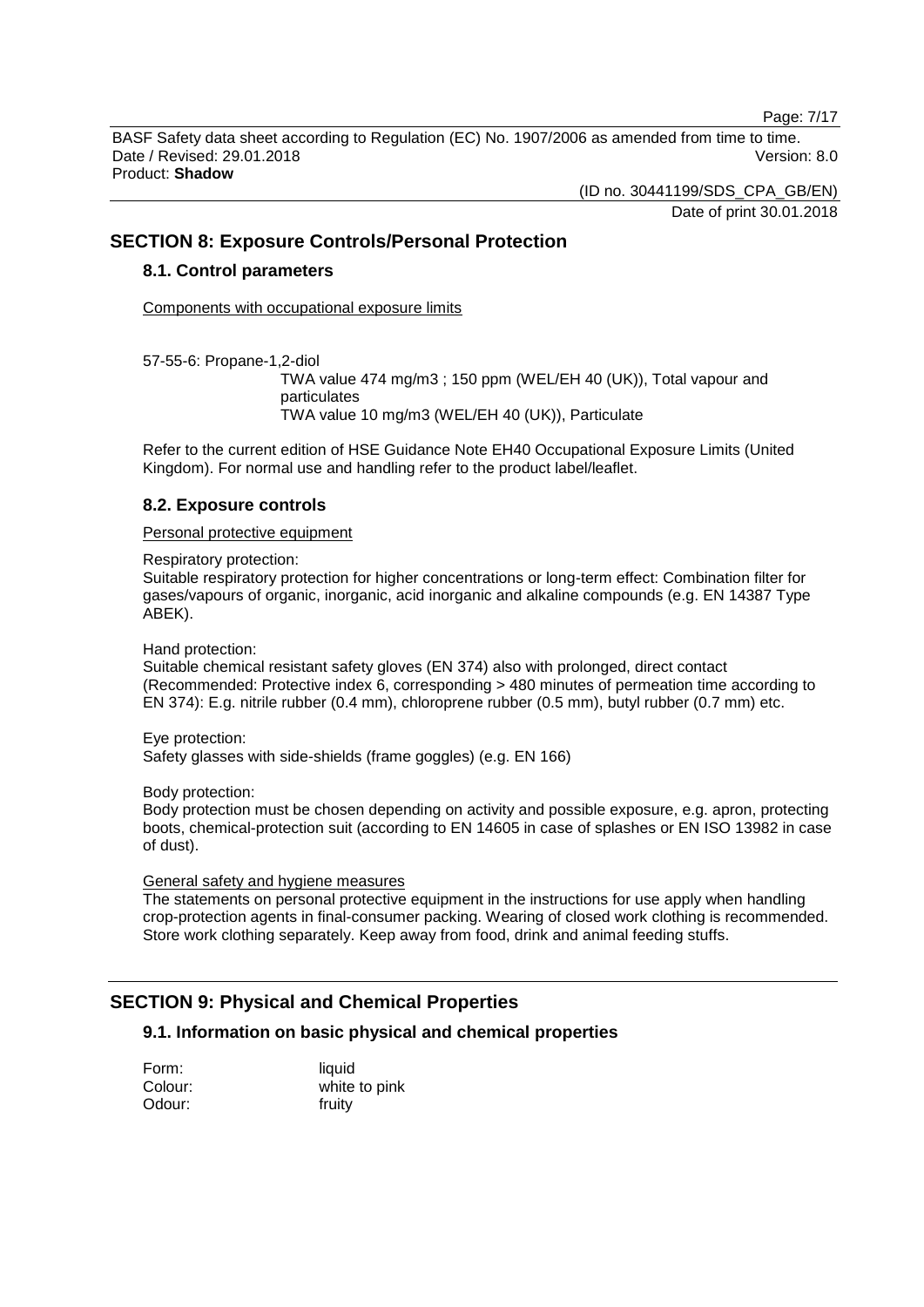Page: 8/17

BASF Safety data sheet according to Regulation (EC) No. 1907/2006 as amended from time to time. Date / Revised: 29.01.2018 Version: 8.0 Product: **Shadow**

(ID no. 30441199/SDS\_CPA\_GB/EN) Date of print 30.01.2018

| Odour threshold:               |                                                                                               |                             |
|--------------------------------|-----------------------------------------------------------------------------------------------|-----------------------------|
|                                | Not determined due to potential                                                               |                             |
|                                | health hazard by inhalation.                                                                  |                             |
| pH value:                      | approx. $3 - 5$                                                                               |                             |
|                                | (CIPAC standard water D, 1 %(m),                                                              |                             |
|                                | 20 °C)                                                                                        |                             |
| crystallization temperature:   | approx. -6.3 °C                                                                               | (measured)                  |
| Boiling point:                 | approx. 100 °C                                                                                |                             |
|                                | Information applies to the solvent.                                                           |                             |
| Flash point:                   |                                                                                               | (Directive 92/69/EEC, A.9)  |
|                                | No flash point - Measurement made                                                             |                             |
|                                | up to the boiling point.                                                                      |                             |
| Evaporation rate:              |                                                                                               |                             |
|                                | not applicable                                                                                |                             |
| Flammability:                  | not applicable                                                                                |                             |
| Lower explosion limit:         |                                                                                               |                             |
|                                | As a result of our experience with this                                                       |                             |
|                                | product and our knowledge of its                                                              |                             |
|                                | composition we do not expect any                                                              |                             |
|                                | hazard as long as the product is used                                                         |                             |
|                                | appropriately and in accordance with                                                          |                             |
|                                | the intended use.                                                                             |                             |
| Upper explosion limit:         |                                                                                               |                             |
|                                | As a result of our experience with this                                                       |                             |
|                                | product and our knowledge of its                                                              |                             |
|                                | composition we do not expect any                                                              |                             |
|                                | hazard as long as the product is used                                                         |                             |
|                                | appropriately and in accordance with                                                          |                             |
|                                | the intended use.                                                                             |                             |
| Ignition temperature:          | 468 °C                                                                                        | (Directive 92/69/EEC, A.15) |
| Vapour pressure:               | approx. 23.4 hPa                                                                              |                             |
|                                | (20 °C)                                                                                       |                             |
|                                | Information applies to the solvent.                                                           |                             |
| Density:                       | approx. 1.14 g/cm3                                                                            | (OECD Guideline 109)        |
|                                | (20 °C)                                                                                       |                             |
| Relative vapour density (air): |                                                                                               |                             |
|                                | not applicable                                                                                |                             |
| Solubility in water:           | dispersible                                                                                   |                             |
|                                | Information on: Metazachlor (ISO); 2-chloro-N-(2,6-dimethylphenyl)- N-(1H-pyrazol-1-          |                             |
| ylmethyl) acetamide            |                                                                                               |                             |
|                                | Partitioning coefficient n-octanol/water (log Kow): 2.13                                      |                             |
|                                | (22 °C)                                                                                       |                             |
|                                | Information on: quinmerac (ISO); 7-chloro-3-methylquinoline-8-cacboxylic acid                 |                             |
|                                | Partitioning coefficient n-octanol/water (log Kow): -1.41                                     | (OECD Guideline 117)        |
|                                | (pH value: 7)                                                                                 |                             |
|                                | Information on: dimethenamid-P (ISO); (S)-2-chloro-N-(2,4-dimethyl-3-thienyl)-N-(2-methoxy-1- |                             |
| methylethyl)acetamide          |                                                                                               |                             |
|                                | Partitioning coefficient n-octanol/water (log Kow):<br>1.89                                   |                             |
|                                |                                                                                               |                             |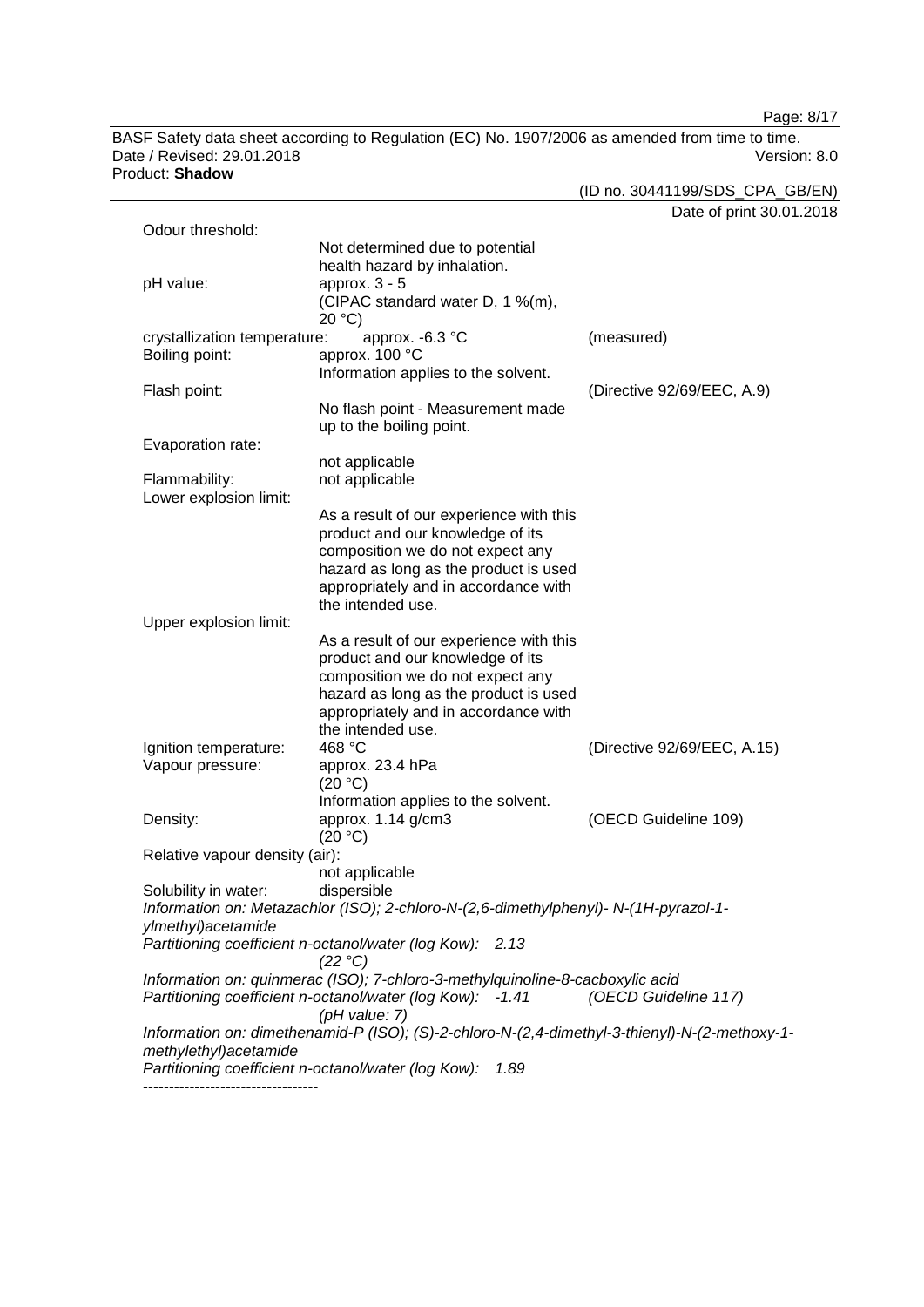Page: 9/17

BASF Safety data sheet according to Regulation (EC) No. 1907/2006 as amended from time to time. Date / Revised: 29.01.2018 Version: 8.0 Product: **Shadow**

(ID no. 30441199/SDS\_CPA\_GB/EN)

Date of print 30.01.2018

| Thermal decomposition: $150 °C$ , $> 580$ kJ/kg, (DSC (OECD 113)) |                              |
|-------------------------------------------------------------------|------------------------------|
| (onset temperature) Not a substance liable to self-decomposition  |                              |
| according to UN transport regulations, class 4.1.                 |                              |
| approx. 95 mPa.s                                                  |                              |
| (20 °C, 100 1/s)                                                  |                              |
| not explosive                                                     | (calculated)                 |
| Fire promoting properties: not fire-propagating                   | (Directive 2004/73/EC, A.21) |
|                                                                   |                              |

### **9.2. Other information**

| SADT: | >75 °C                                                       |
|-------|--------------------------------------------------------------|
|       | Heat accumulation / Dewar 500 ml (SADT, UN-Test H.4, 28.4.4) |

### **SECTION 10: Stability and Reactivity**

### **10.1. Reactivity**

No hazardous reactions if stored and handled as prescribed/indicated.

### **10.2. Chemical stability**

The product is stable if stored and handled as prescribed/indicated.

### **10.3. Possibility of hazardous reactions**

No hazardous reactions if stored and handled as prescribed/indicated.

### **10.4. Conditions to avoid**

See MSDS section 7 - Handling and storage.

### **10.5. Incompatible materials**

Substances to avoid: strong acids, strong bases, strong oxidizing agents

#### **10.6. Hazardous decomposition products**

Hazardous decomposition products: No hazardous decomposition products if stored and handled as prescribed/indicated.

### **SECTION 11: Toxicological Information**

### **11.1. Information on toxicological effects**

### Acute toxicity

Assessment of acute toxicity: Virtually nontoxic after a single ingestion. Virtually nontoxic by inhalation. Virtually nontoxic after a single skin contact.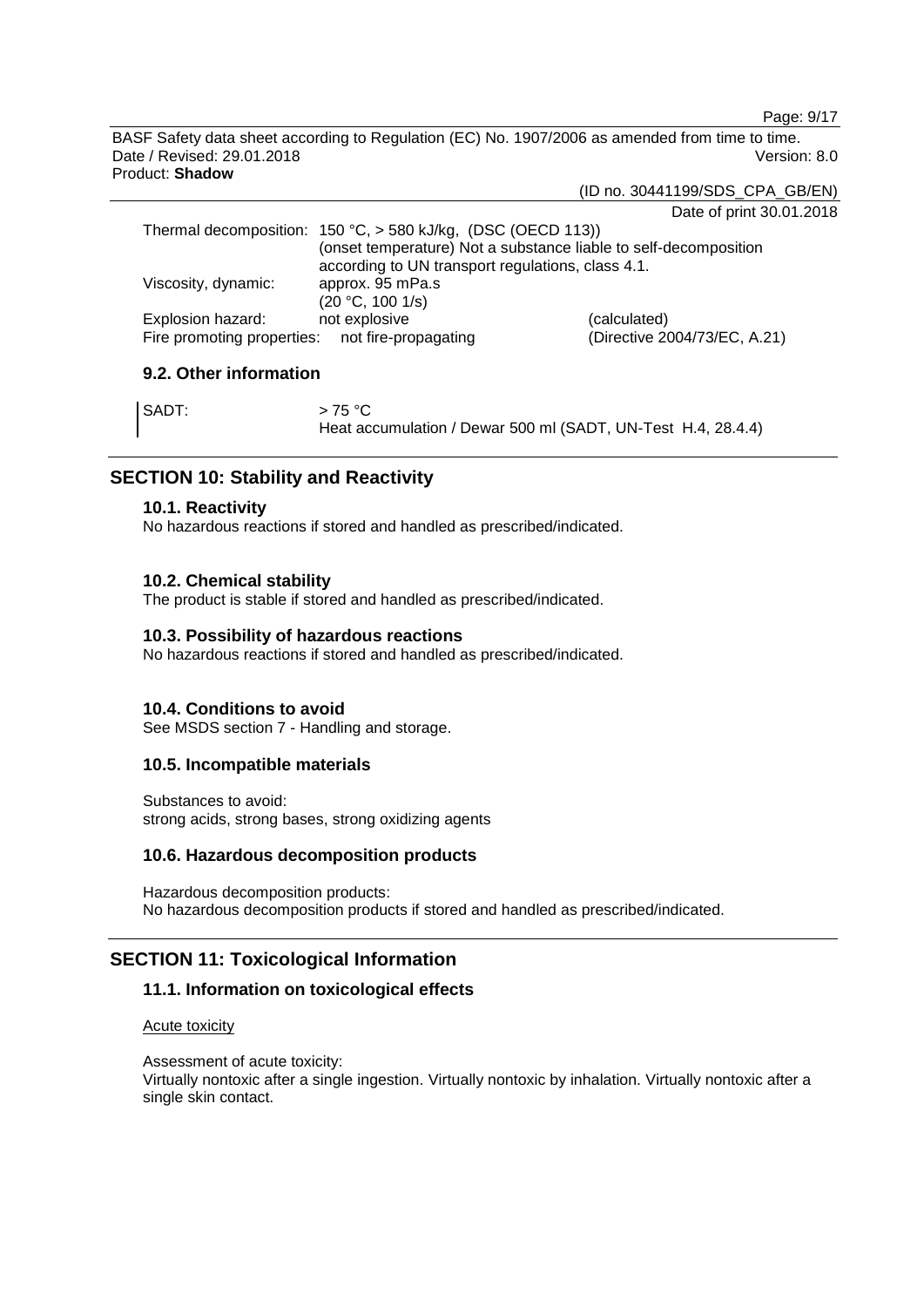Page: 10/17

BASF Safety data sheet according to Regulation (EC) No. 1907/2006 as amended from time to time. Date / Revised: 29.01.2018 Version: 8.0 Product: **Shadow**

(ID no. 30441199/SDS\_CPA\_GB/EN)

Date of print 30.01.2018

Experimental/calculated data: LD50 rat (oral): > 2,000 mg/kg (OECD Guideline 423) No mortality was observed.

LC50 rat (by inhalation): > 5.2 mg/l 4 h (OECD Guideline 403) Limit concentration test only (LIMIT test). An aerosol was tested.

LD50 rat (dermal): > 5,000 mg/kg (OECD Guideline 402)

#### **Irritation**

Assessment of irritating effects: Not irritating to the skin. Not irritating to the eyes.

Experimental/calculated data: Skin corrosion/irritation rabbit: non-irritant (OECD Guideline 404)

Serious eye damage/irritation rabbit: non-irritant (OECD Guideline 405)

#### Respiratory/Skin sensitization

Assessment of sensitization: Sensitization after skin contact possible.

Experimental/calculated data: Mouse Local Lymph Node Assay (LLNA) mouse: Caused skin sensitization in animal studies. (OECD Guideline 429)

#### Germ cell mutagenicity

Assessment of mutagenicity: The product has not been tested. The statement has been derived from the properties of the individual components. Mutagenicity tests revealed no genotoxic potential.

#### **Carcinogenicity**

Assessment of carcinogenicity: The product has not been tested. The statement has been derived from the properties of the individual components.

*Information on: Metazachlor (ISO); 2-chloro-N-(2,6-dimethylphenyl)- N-(1H-pyrazol-1 ylmethyl)acetamide Assessment of carcinogenicity: Indication of possible carcinogenic effect in animal tests.* ----------------------------------

Reproductive toxicity

Assessment of reproduction toxicity: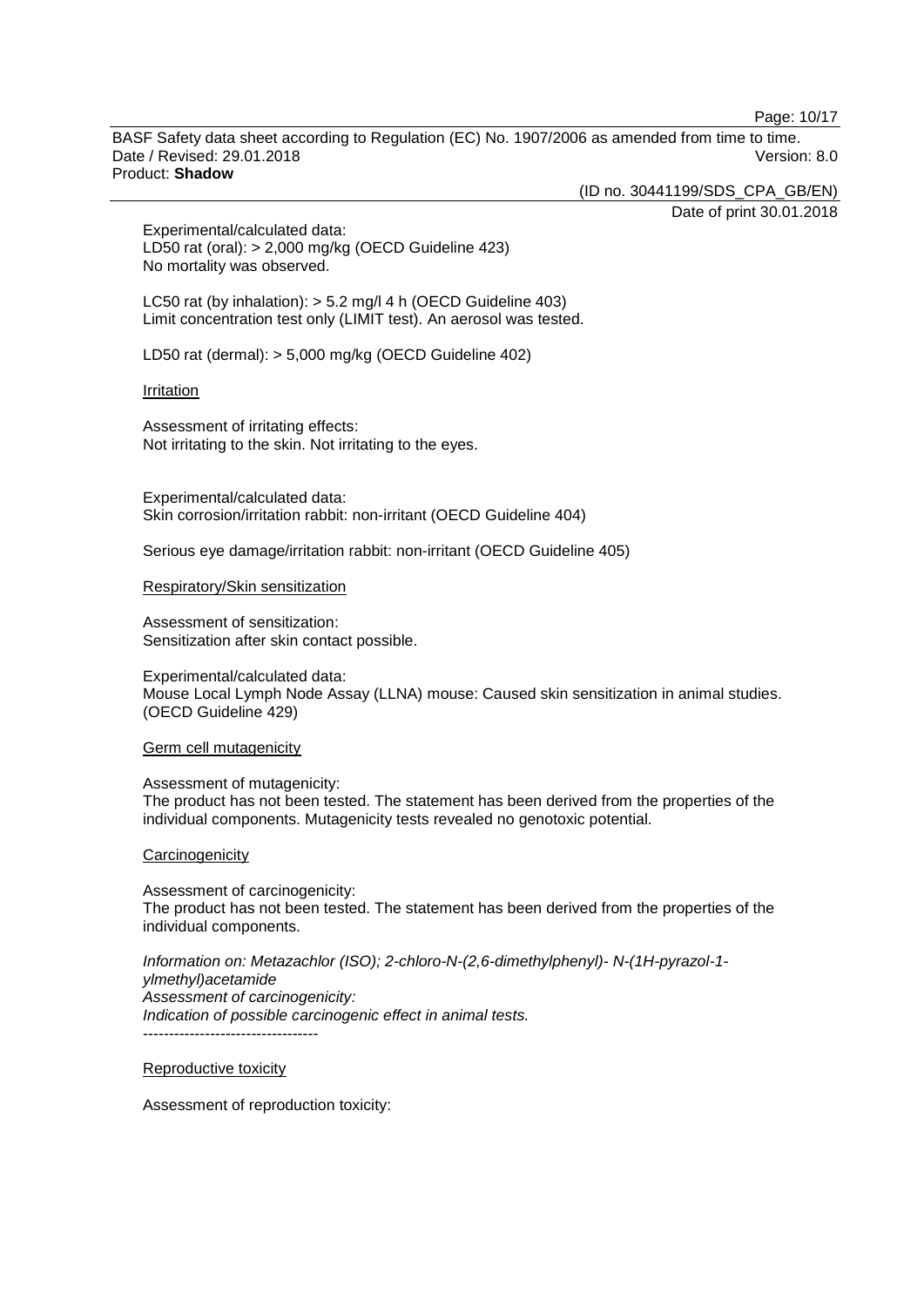Page: 11/17

BASF Safety data sheet according to Regulation (EC) No. 1907/2006 as amended from time to time. Date / Revised: 29.01.2018 Version: 8.0 Product: **Shadow**

(ID no. 30441199/SDS\_CPA\_GB/EN)

Date of print 30.01.2018

The product has not been tested. The statement has been derived from the properties of the individual components. The results of animal studies gave no indication of a fertility impairing effect.

#### Developmental toxicity

#### Assessment of teratogenicity:

The product has not been tested. The statement has been derived from the properties of the individual components. Animal studies gave no indication of a developmental toxic effect at doses that were not toxic to the parental animals.

Specific target organ toxicity (single exposure)

Assessment of STOT single:

Based on the available information there is no specific target organ toxicity to be expected after a single exposure.

Remarks: The product has not been tested. The statement has been derived from the properties of the individual components.

Repeated dose toxicity and Specific target organ toxicity (repeated exposure)

Assessment of repeated dose toxicity: The product has not been tested. The statement has been derived from the properties of the individual components.

*Information on: Metazachlor (ISO); 2-chloro-N-(2,6-dimethylphenyl)- N-(1H-pyrazol-1 ylmethyl)acetamide Assessment of repeated dose toxicity: Repeated exposure to large quantities may affect certain organs.*

*Information on: (S)-dimethenamid Assessment of repeated dose toxicity: Adaptive effects were observed after repeated exposure in animal studies.* ----------------------------------

#### Aspiration hazard

No aspiration hazard expected. The product has not been tested. The statement has been derived from the properties of the individual components.

Other relevant toxicity information

Misuse can be harmful to health.

### **SECTION 12: Ecological Information**

**12.1. Toxicity**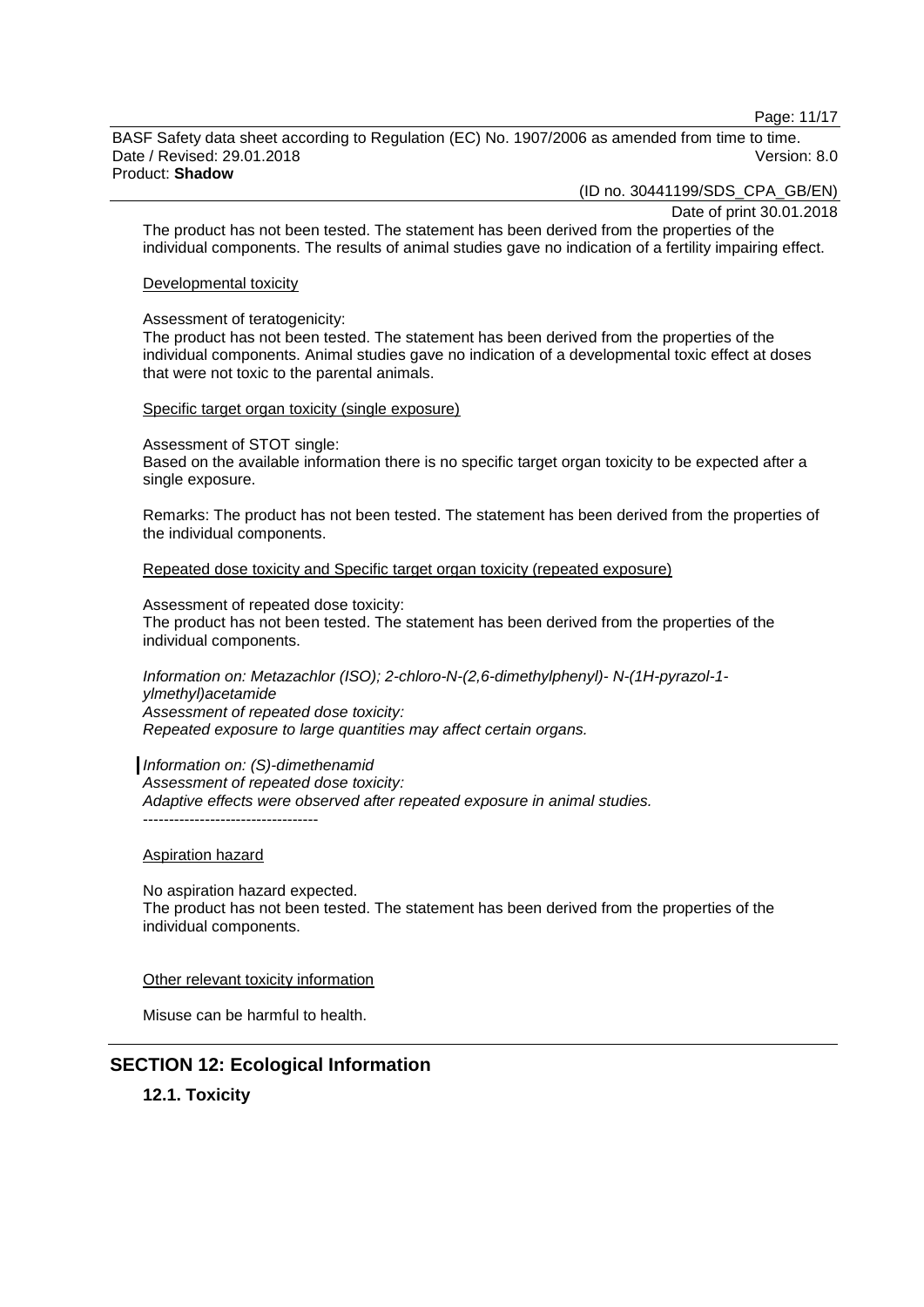Page: 12/17

BASF Safety data sheet according to Regulation (EC) No. 1907/2006 as amended from time to time. Date / Revised: 29.01.2018 Version: 8.0 Product: **Shadow**

(ID no. 30441199/SDS\_CPA\_GB/EN)

Date of print 30.01.2018

Assessment of aquatic toxicity: Very toxic to aquatic life with long lasting effects.

Toxicity to fish: LC50 (96 h) 20.2 mg/l, Oncorhynchus mykiss (OECD Guideline 203, static)

Aquatic invertebrates: EC50 (48 h) 66 mg/l, Daphnia magna (OECD Guideline 202, part 1)

Aquatic plants: EC10 (7 d) 0.00104 mg/l, Lemna gibba (OECD guideline 221)

EC50 (7 d) 0.086 mg/l, Lemna gibba (OECD guideline 221)

### **12.2. Persistence and degradability**

Assessment biodegradation and elimination (H2O): The product has not been tested. The statement has been derived from the properties of the individual components.

*Information on: Metazachlor (ISO); 2-chloro-N-(2,6-dimethylphenyl)- N-(1H-pyrazol-1 ylmethyl)acetamide Assessment biodegradation and elimination (H2O): Not readily biodegradable (by OECD criteria).*

*Information on: dimethenamid-P (ISO); (S)-2-chloro-N-(2,4-dimethyl-3-thienyl)-N-(2-methoxy-1 methylethyl)acetamide Assessment biodegradation and elimination (H2O): Not readily biodegradable (by OECD criteria).*

*Information on: quinmerac (ISO); 7-chloro-3-methylquinoline-8-cacboxylic acid Assessment biodegradation and elimination (H2O): Not readily biodegradable (by OECD criteria).* ----------------------------------

### **12.3. Bioaccumulative potential**

Assessment bioaccumulation potential: The product has not been tested. The statement has been derived from the properties of the individual components.

*Information on: Metazachlor (ISO); 2-chloro-N-(2,6-dimethylphenyl)- N-(1H-pyrazol-1 ylmethyl)acetamide Bioaccumulation potential: No significant accumulation in organisms is expected as a result of the distribution coefficient of noctanol/water (log Pow).*

*Information on: dimethenamid-P (ISO); (S)-2-chloro-N-(2,4-dimethyl-3-thienyl)-N-(2-methoxy-1 methylethyl)acetamide Bioaccumulation potential:*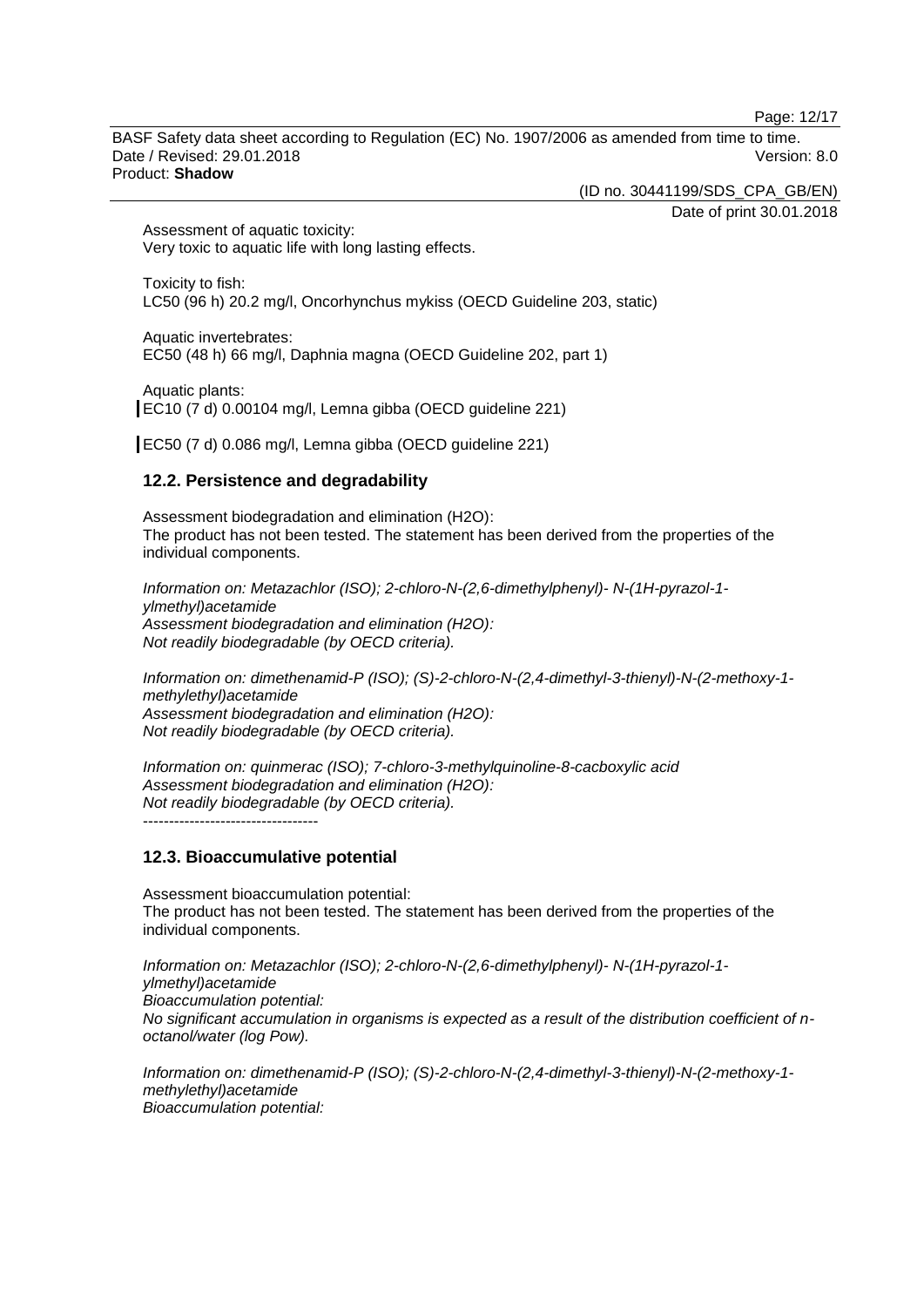Page: 13/17

BASF Safety data sheet according to Regulation (EC) No. 1907/2006 as amended from time to time. Date / Revised: 29.01.2018 Version: 8.0 Product: **Shadow**

(ID no. 30441199/SDS\_CPA\_GB/EN)

Date of print 30.01.2018

*No significant accumulation in organisms is expected as a result of the distribution coefficient of noctanol/water (log Pow).*

*Information on: quinmerac (ISO); 7-chloro-3-methylquinoline-8-cacboxylic acid Bioaccumulation potential: Because of the n-octanol/water distribution coefficient (log Pow) accumulation in organisms is not to be expected.*

----------------------------------

### **12.4. Mobility in soil**

Assessment transport between environmental compartments: Adsorption in soil: The product has not been tested. The statement has been derived from the properties of the individual components.

*Information on: Metazachlor (ISO); 2-chloro-N-(2,6-dimethylphenyl)- N-(1H-pyrazol-1 ylmethyl)acetamide*

*Assessment transport between environmental compartments: Adsorption in soil: Following exposure to soil, the product trickles away and can - dependant on degradation - be transported to deeper soil areas with larger water loads.*

*Information on: dimethenamid-P (ISO); (S)-2-chloro-N-(2,4-dimethyl-3-thienyl)-N-(2-methoxy-1 methylethyl)acetamide*

*Assessment transport between environmental compartments: Adsorption in soil: Following exposure to soil, the product trickles away and can - dependant on degradation - be transported to deeper soil areas with larger water loads.*

*Information on: quinmerac (ISO); 7-chloro-3-methylquinoline-8-cacboxylic acid Assessment transport between environmental compartments: Adsorption in soil: Following exposure to soil, the product trickles away and can - dependant on degradation - be transported to deeper soil areas with larger water loads.* ----------------------------------

### **12.5. Results of PBT and vPvB assessment**

The product does not contain a substance fulfilling the PBT (persistent/bioaccumulative/toxic) criteria or the vPvB (very persistent/very bioaccumulative) criteria.

### **12.6. Other adverse effects**

The product does not contain substances that are listed in Regulation (EC) 1005/2009 on substances that deplete the ozone layer.

### **12.7. Additional information**

Other ecotoxicological advice: Do not discharge product into the environment without control.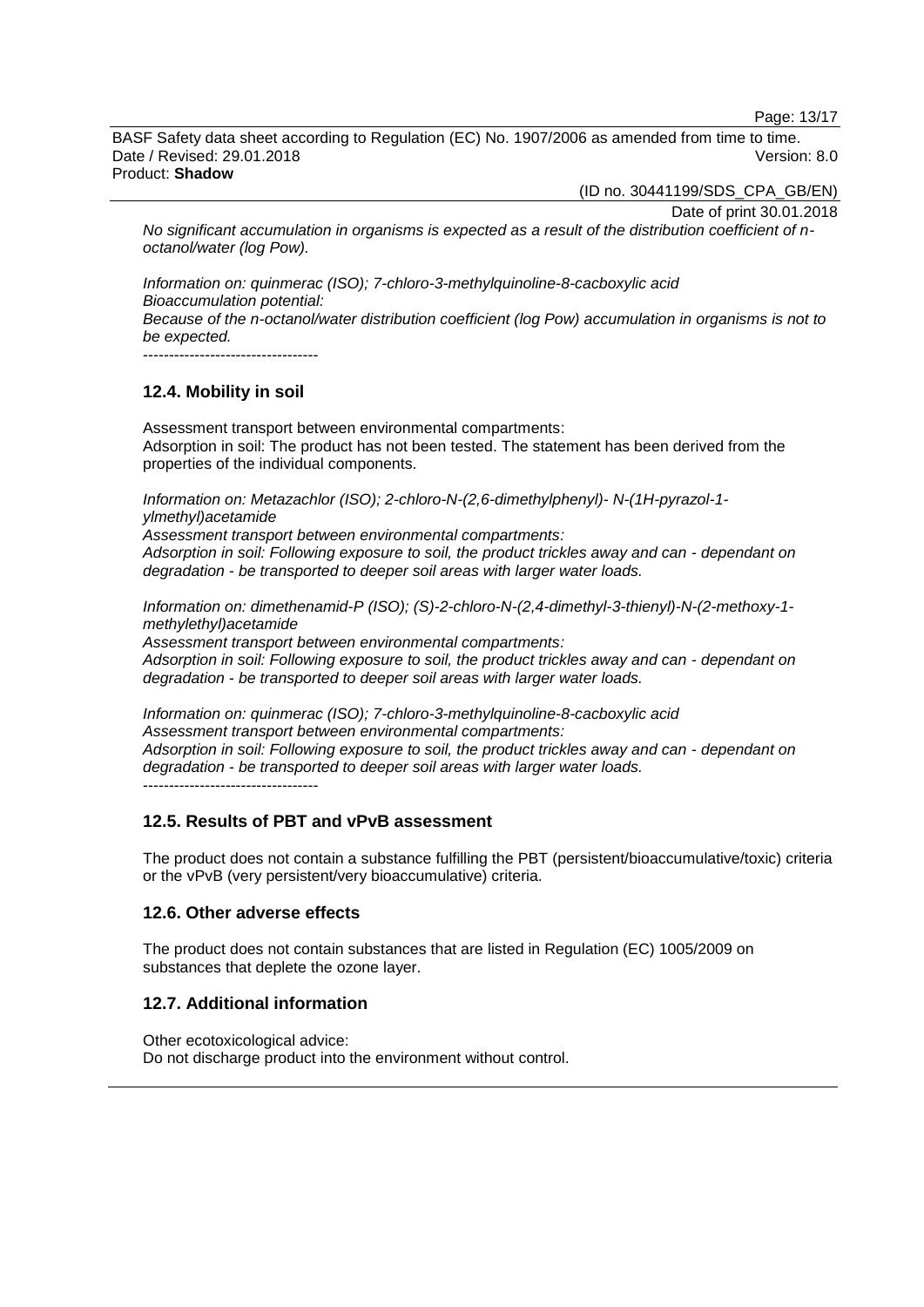Page: 14/17

BASF Safety data sheet according to Regulation (EC) No. 1907/2006 as amended from time to time. Date / Revised: 29.01.2018 Version: 8.0 Product: **Shadow**

(ID no. 30441199/SDS\_CPA\_GB/EN)

Date of print 30.01.2018

### **SECTION 13: Disposal Considerations**

### **13.1. Waste treatment methods**

Must be disposed of or incinerated in accordance with local regulations.

The UK Environmental Protection (Duty of Care) Regulations (EP) and amendments should be noted (United Kingdom).

This product and any uncleaned containers must be disposed of as hazardous waste in accordance with the 2005 Hazardous Waste Regulations and amendments (United Kingdom)

Contaminated packaging:

Contaminated packaging should be emptied as far as possible and disposed of in the same manner as the substance/product.

### **SECTION 14: Transport Information**

#### **Land transport**

| <b>ADR</b>                                                                                                       |                                                                                                                                       |
|------------------------------------------------------------------------------------------------------------------|---------------------------------------------------------------------------------------------------------------------------------------|
| UN number<br>UN proper shipping name:<br>Transport hazard class(es):<br>Packing group:<br>Environmental hazards: | <b>UN3082</b><br>ENVIRONMENTALLY HAZARDOUS SUBSTANCE, LIQUID,<br>N.O.S. (contains METAZACHLOR, DIMETHENAMID-P)<br>9, EHSM<br>Ш<br>ves |
| Special precautions for<br>user:                                                                                 | None known                                                                                                                            |
| <b>RID</b>                                                                                                       |                                                                                                                                       |
| UN number<br>UN proper shipping name:                                                                            | <b>UN3082</b><br>ENVIRONMENTALLY HAZARDOUS SUBSTANCE, LIQUID,<br>N.O.S. (contains METAZACHLOR, DIMETHENAMID-P)                        |
| Transport hazard class(es):<br>Packing group:<br>Environmental hazards:<br>Special precautions for<br>user:      | 9, EHSM<br>Ш<br>ves<br>None known                                                                                                     |
| Inland waterway transport                                                                                        |                                                                                                                                       |
| <b>ADN</b>                                                                                                       |                                                                                                                                       |
| UN number<br>UN proper shipping name:                                                                            | <b>UN3082</b><br>ENVIRONMENTALLY HAZARDOUS SUBSTANCE, LIQUID,<br>N.O.S. (contains METAZACHLOR, DIMETHENAMID-P)                        |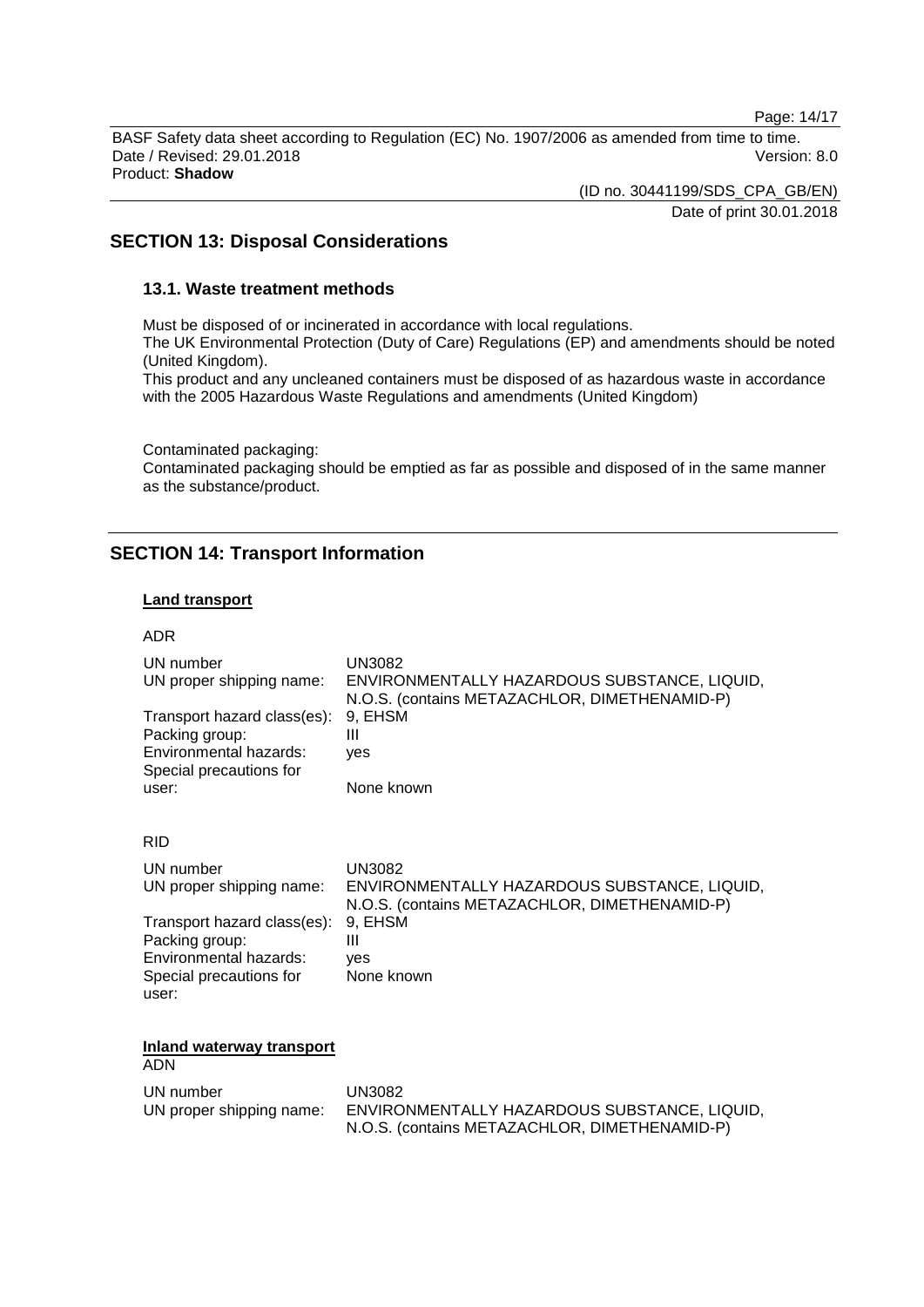Page: 15/17

BASF Safety data sheet according to Regulation (EC) No. 1907/2006 as amended from time to time. Date / Revised: 29.01.2018 Version: 8.0 Product: **Shadow**

(ID no. 30441199/SDS\_CPA\_GB/EN)

Date of print 30.01.2018

Transport hazard class(es): 9, EHSM Packing group: III<br>Environmental hazards: ves Environmental hazards: Special precautions for user: None known

Transport in inland waterway vessel Not evaluated

#### **Sea transport**

#### IMDG

| UN number:<br>UN proper shipping name: | <b>UN 3082</b><br>ENVIRONMENTALLY HAZARDOUS SUBSTANCE, LIQUID,<br>N.O.S. (contains METAZACHLOR, DIMETHENAMID-P) |
|----------------------------------------|-----------------------------------------------------------------------------------------------------------------|
| Transport hazard class(es):            | 9, EHSM                                                                                                         |
| Packing group:                         | Ш                                                                                                               |
| Environmental hazards:                 | ves                                                                                                             |
|                                        | Marine pollutant: YES                                                                                           |
| Special precautions for<br>user:       | None known                                                                                                      |

#### **Air transport**

#### IATA/ICAO

| UN number:                          | UN 3082                                       |
|-------------------------------------|-----------------------------------------------|
| UN proper shipping name:            | ENVIRONMENTALLY HAZARDOUS SUBSTANCE, LIQUID,  |
|                                     | N.O.S. (contains METAZACHLOR, DIMETHENAMID-P) |
| Transport hazard class(es): 9, EHSM |                                               |
| Packing group:                      | Ш                                             |
| Environmental hazards:              | ves                                           |
| Special precautions for             | None known                                    |
| user:                               |                                               |

#### **14.1. UN number**

See corresponding entries for "UN number" for the respective regulations in the tables above.

### **14.2. UN proper shipping name**

See corresponding entries for "UN proper shipping name" for the respective regulations in the tables above.

#### **14.3. Transport hazard class(es)**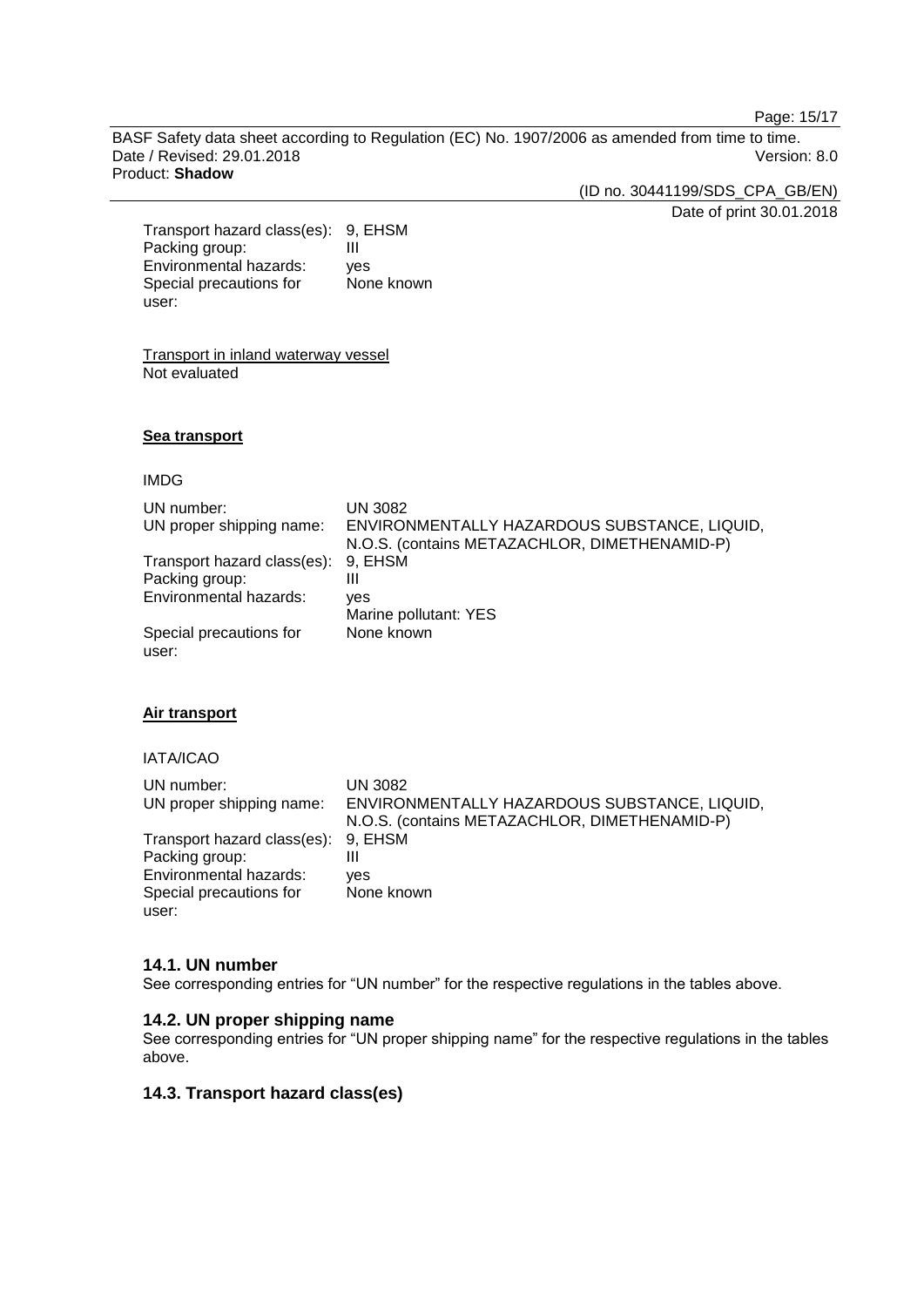Page: 16/17

BASF Safety data sheet according to Regulation (EC) No. 1907/2006 as amended from time to time. Date / Revised: 29.01.2018 Version: 8.0 Product: **Shadow**

(ID no. 30441199/SDS\_CPA\_GB/EN)

Date of print 30.01.2018

See corresponding entries for "Transport hazard class(es)" for the respective regulations in the tables above.

### **14.4. Packing group**

See corresponding entries for "Packing group" for the respective regulations in the tables above.

### **14.5. Environmental hazards**

See corresponding entries for "Environmental hazards" for the respective regulations in the tables above.

### **14.6. Special precautions for user**

See corresponding entries for "Special precautions for user" for the respective regulations in the tables above.

### **14.7. Transport in bulk according to Annex II of MARPOL and the IBC Code**

| Regulation:         | Not evaluated |
|---------------------|---------------|
| Shipment approved:  | Not evaluated |
| Pollution name:     | Not evaluated |
| Pollution category: | Not evaluated |
| Ship Type:          | Not evaluated |

#### **Further information**

This product is subject to the most recent edition of "The Carriage of Dangerous Goods and Use of Transportable Pressure Equipment Regulations" and their amendments (United Kingdom).

### **SECTION 15: Regulatory Information**

### **15.1. Safety, health and environmental regulations/legislation specific for the substance or mixture**

Prohibitions, Restrictions and Authorizations

Annex XVII of Regulation (EC) No 1907/2006: Number on List: 3 Restrictions of Regulation (EC) No 1907/2006, Annex XVII, do not apply for the intended use(s) of the product given in this MSDS.

This product is classified under the European CLP Regulation. (United Kingdom) The data should be considered when making any assessment under the Control of Substances Hazardous to Health Regulations (COSHH), and related guidance, for example, 'COSHH Essentials' (United Kingdom).

This product may be subject to the Control of Major Accident Hazards Regulations (COMAH), and amendments if specific threshold tonnages are exceeded (United Kingdom).

### **15.2. Chemical Safety Assessment**

Advice on product handling can be found in sections 7 and 8 of this safety data sheet.